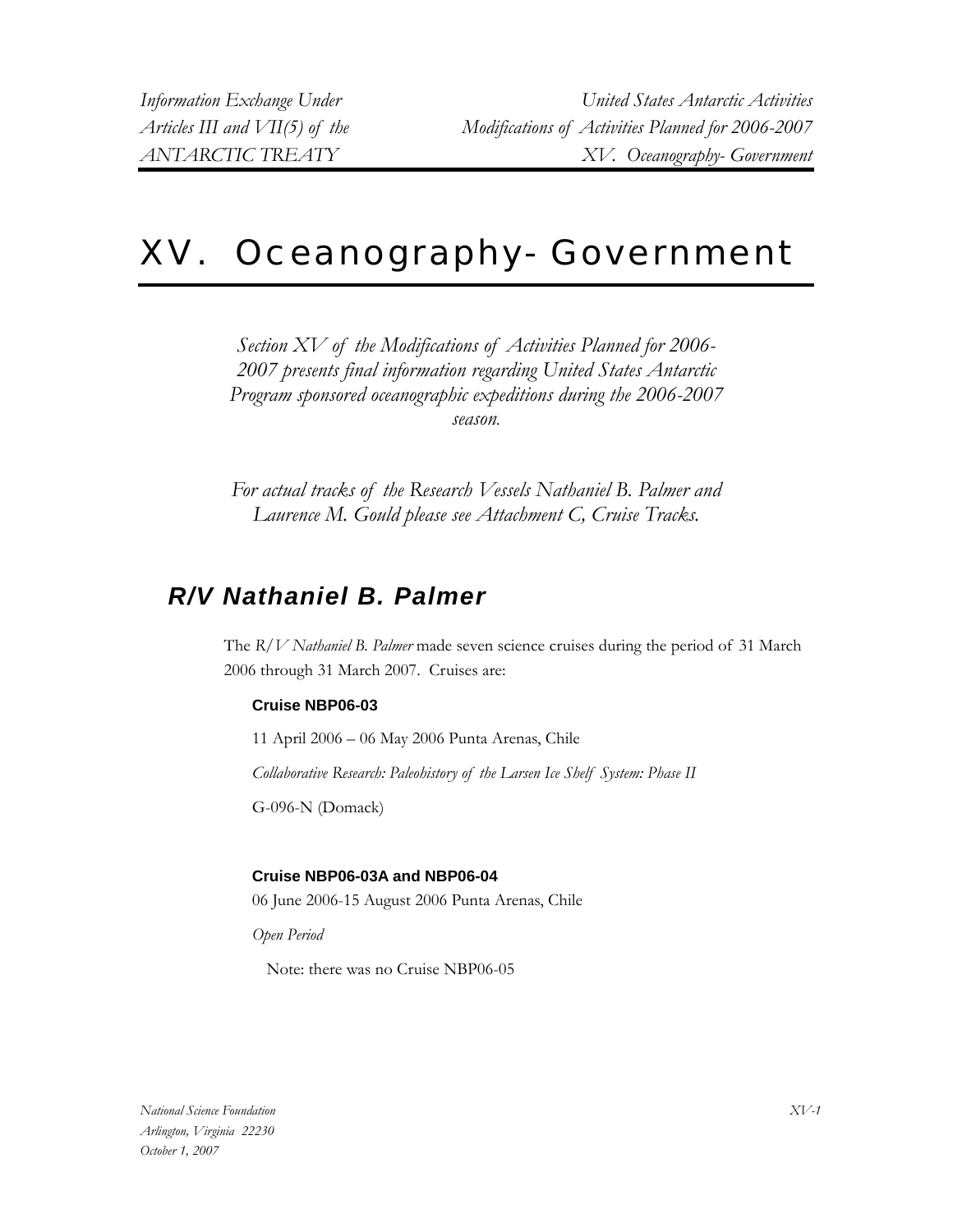#### **Cruise NBP06-06**

03 July 2006-15 August 2006 Punta Arenas, Chile and Chilean Fjords *Collaborative Research IPY: Plankton Community Structure and Iron Distribution in the Southern Scotia Sea*  B-228-N (Mitchell)

## **Cruise NBP06-07**

18 August 2006-27 August 2006 Punta Arenas, Chile *Open Period* 

## **Cruise NBP06-07A**

28 August 2006 –22 September 2006 transit fromPunta Arenas, Chile to Lyttelton, New Zealand *Collection of marine geophysical data on transits of the R/V Nathaniel B. Palmer*  G-071-N (Stock/Cande)

## **Cruise NBP06-07B**

24 September 2006-09 October 2006 Lyttelton, New Zealand

*Open* 

## **Cruise NBP06-07C**

10 October 2006-24 October 2006 MCS Sea Trials Lyttelton, New Zealand

## **Cruise NBP06-08**

01 November 2006-16 December 2006 Lyttelton, New Zealand *Interaction of iron, light and CO2 on phytoplankton community dynamics in the Ross Sea*  B-272-N (DiTullio)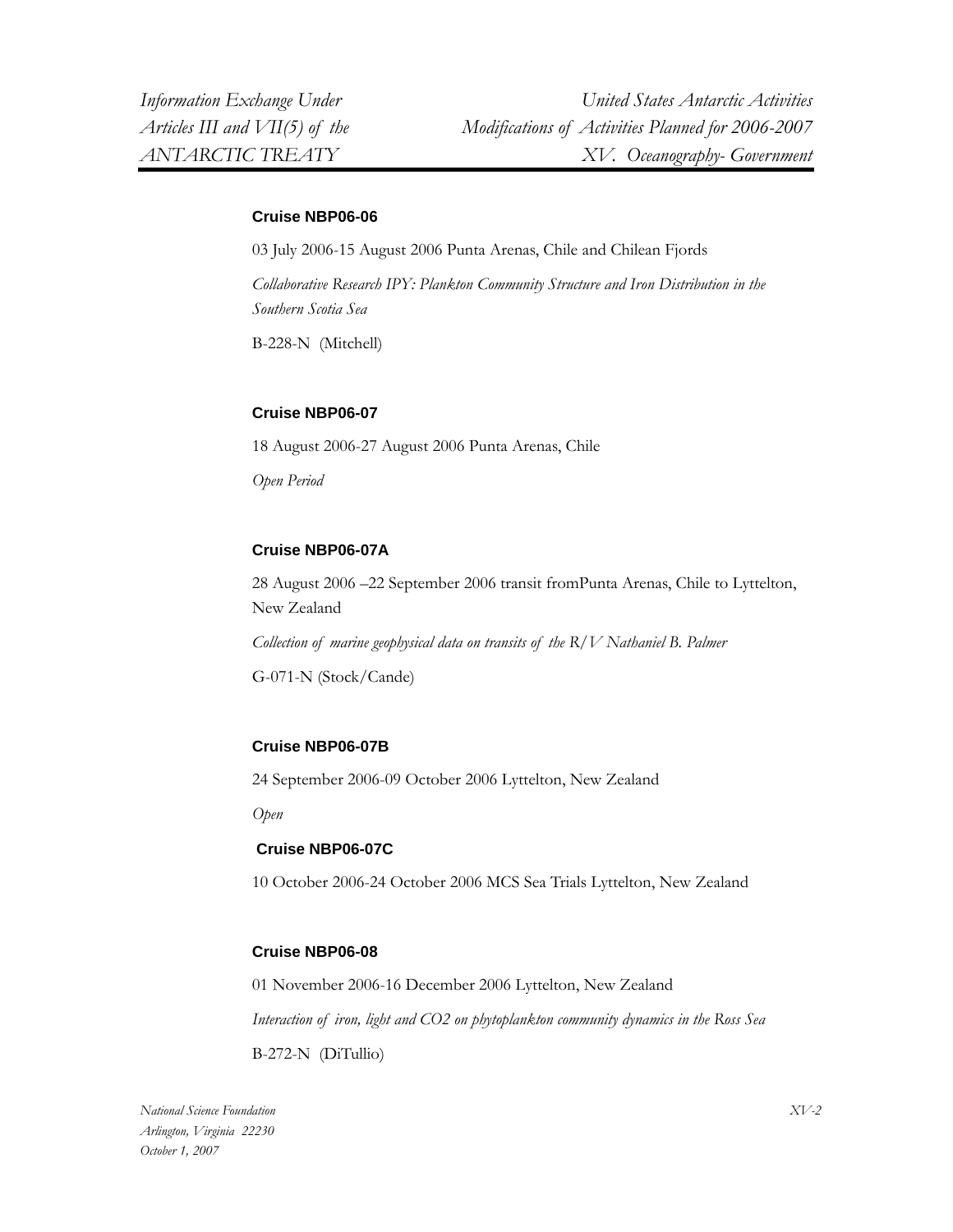### **Cruise NBP07-01**

22 December 2006-29 January 2007 Lyttelton, New Zealand to McMurdo Station *Collaborative Research-The connection between mid-Cenozoic seafloor spreading and the western Ross Sea Embayment* 

G-413-N (Cande)

### **Cruise NBP07-02**

03 February 2007-26 March 2007 McMurdo Station to Punta Arenas, Chile

*The Amundsen Continental Shelf and the Antarctic Ice Sheet; Cape Adair Long-term Mooring (CALM)* 

O-274-N Jacobs

O-399-N Huber

#### **Cruise NBP07-03**

31 March 2007-30 April 2007 Punta Arenas, Chile

*Collaborative Research: SHALDRIL-A demonstration drilling cruise in the James Ross Basin; Controls on Sediment yields from Tidewater Glaciers from Patagonia to Antarctica* 

G-411-N (Anderson/Hallet)

## **Biology & Medicine**

| <b>Principal Investigator</b> | Event     | Institution                          |
|-------------------------------|-----------|--------------------------------------|
| Dr. Greg Mitchell             | $B-228-N$ | Scripps Oceanography Institute, UCSD |
| Dr. Giacomo DiTullio          | $B-272-N$ | Grice Marine Lab                     |

## **Oceans and Climate**

| <b>Principal Investigator</b> | Event     | Institution                      |
|-------------------------------|-----------|----------------------------------|
| Dr. Stan Jacobs               | $O-274-N$ | Lamont-Doherty Earth Observatory |
| Dr. Bruce Huber               | $O-399-N$ | Lamont-Doherty Earth Observatory |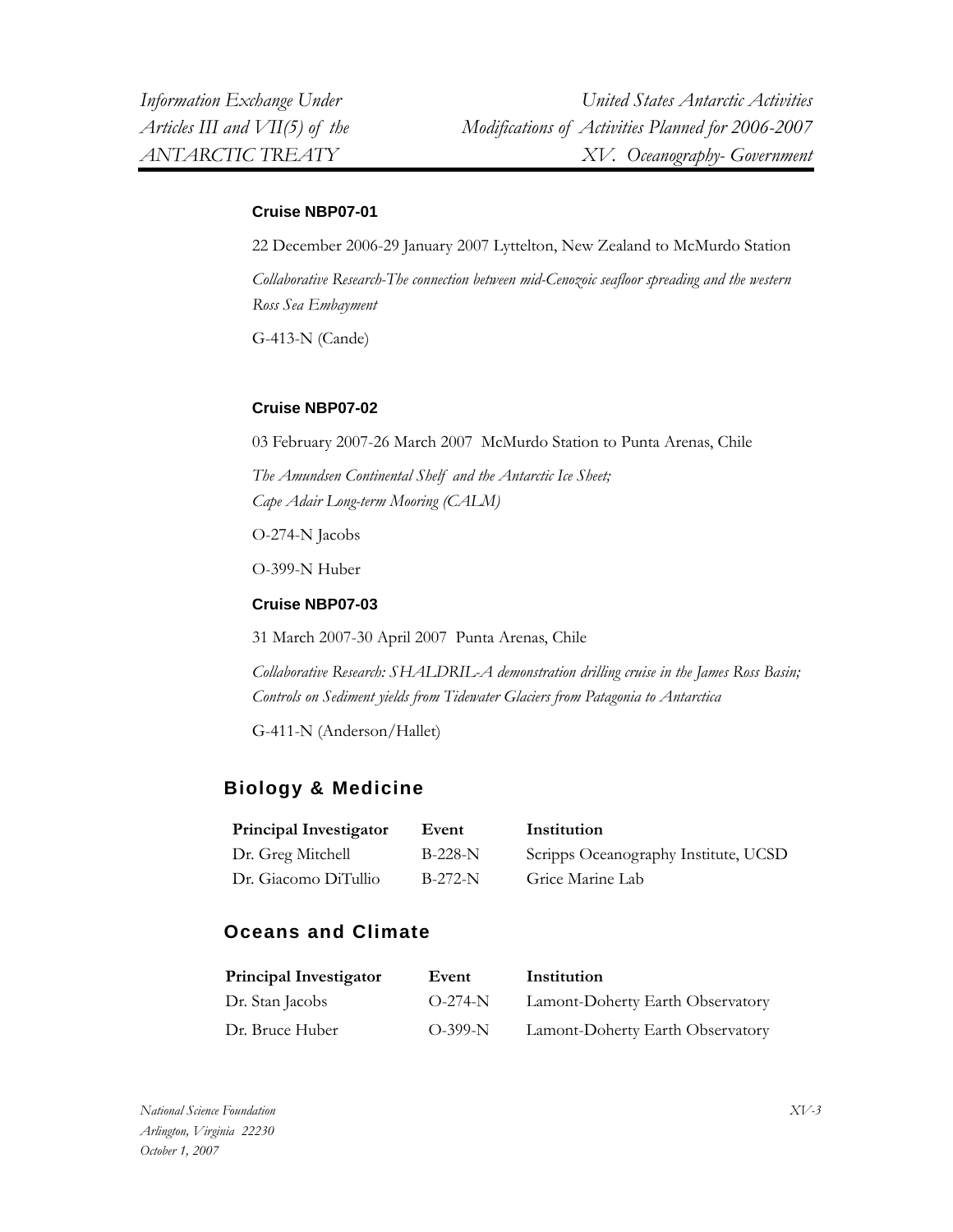## **Geology & Geophysics**

| Principal Investigator | Event     | Institution                         |
|------------------------|-----------|-------------------------------------|
| Dr. John Anderson      | $G-083-N$ | Rice University                     |
| Dr. Joann Stock        | $G-071-N$ | California Institute of Technology  |
| Dr. Bernard Hallet     | $G-435-N$ | University of Washington            |
| Dr. Steve Cande        | $G-413-N$ | University of California, San Diego |
| Dr. Eugene Domack      | $G-096-N$ | Hamilton College                    |

## *R/V Laurence M. Gould*

The *R/V Laurence M. Gould* made four science cruises and Palmer Station opening/ transports in the Antarctic Peninsula during the period of 31 March 2006 through 31 March 2007.

## **Cruise LMG06-04**

23 April 2006-06 May 2006

*Palmer Turnover* 

## **Cruise LMG06-05**

11 May 2006-12 June 2006

*Relevance of planktonic larval dispersal to endemism and biogeography of Antarctic benthic invertebrates* 

B-281-L (Halanych)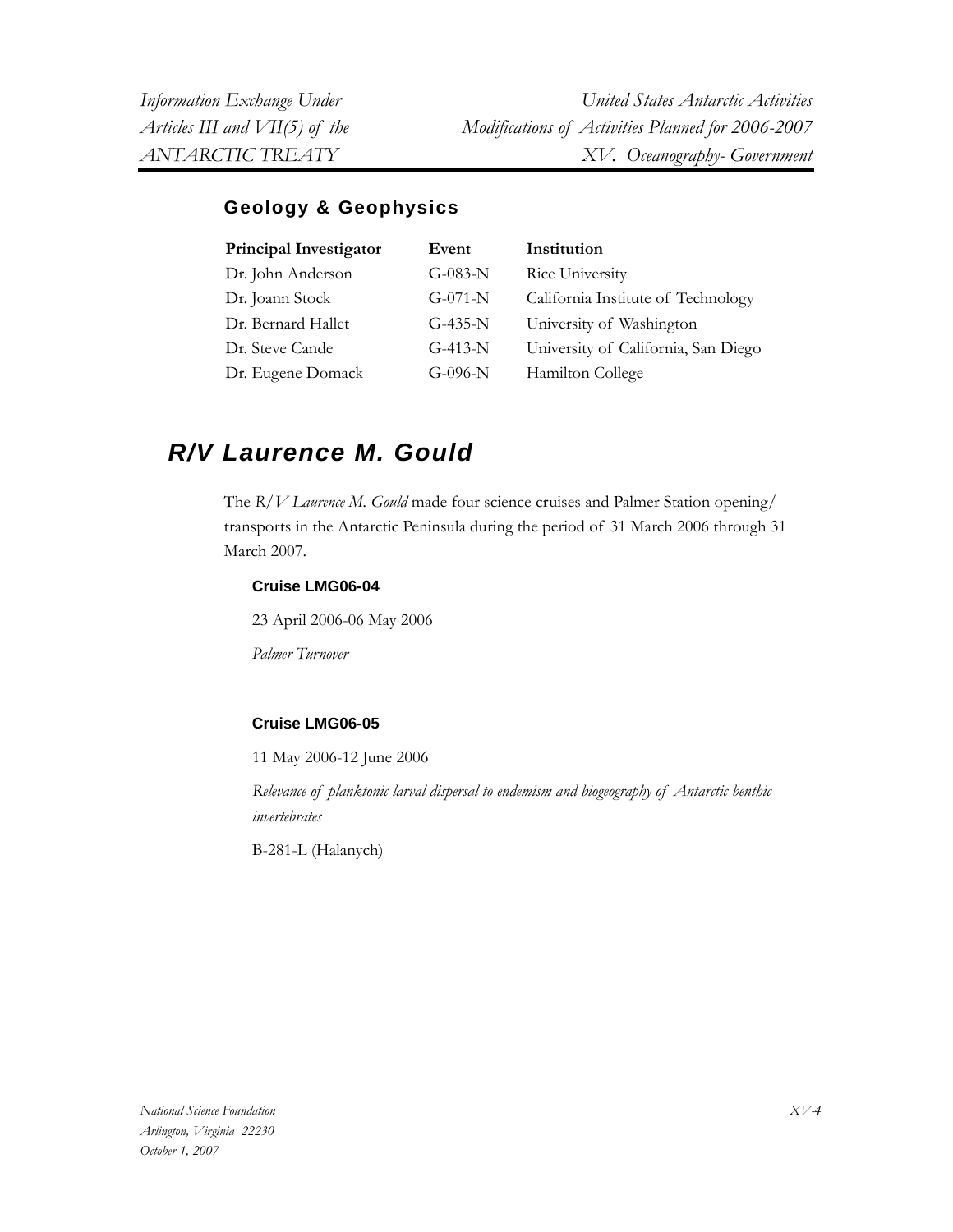### **Cruise LMG06-08 and LMG06-07**

17 June 2006-27 July 2007 *Palmer Station shuttle and Open period* 

#### **Cruise LMG06-08**

05 August 2006-16 August 2006 *Southbound Transit to Palmer Station* 

## **Cruise LMG06-09**

18 August 2006-10 September 2006 *Open Period* 

#### **LMG06-10**

15 September 2006-30 September 2006 *Palmer Station Opening* 

#### **Cruise LMG06-11**

05 October 2006-22 October 2006 *Foraging behavior and demography of Pygoscelis penguins*  COPA Opening B-040-E (Trivelpiece)

#### **Cruise LMG06-12**

31 October 2006-17 November 2006 *Long-term data collection at select Antarctic Peninsula visitor sites*  (Cape Shirreff Field Camp Put-in/Opening)

B-086-E (Naveen)

*National Science Foundation Arlington, Virginia 22230 October 1, 2007*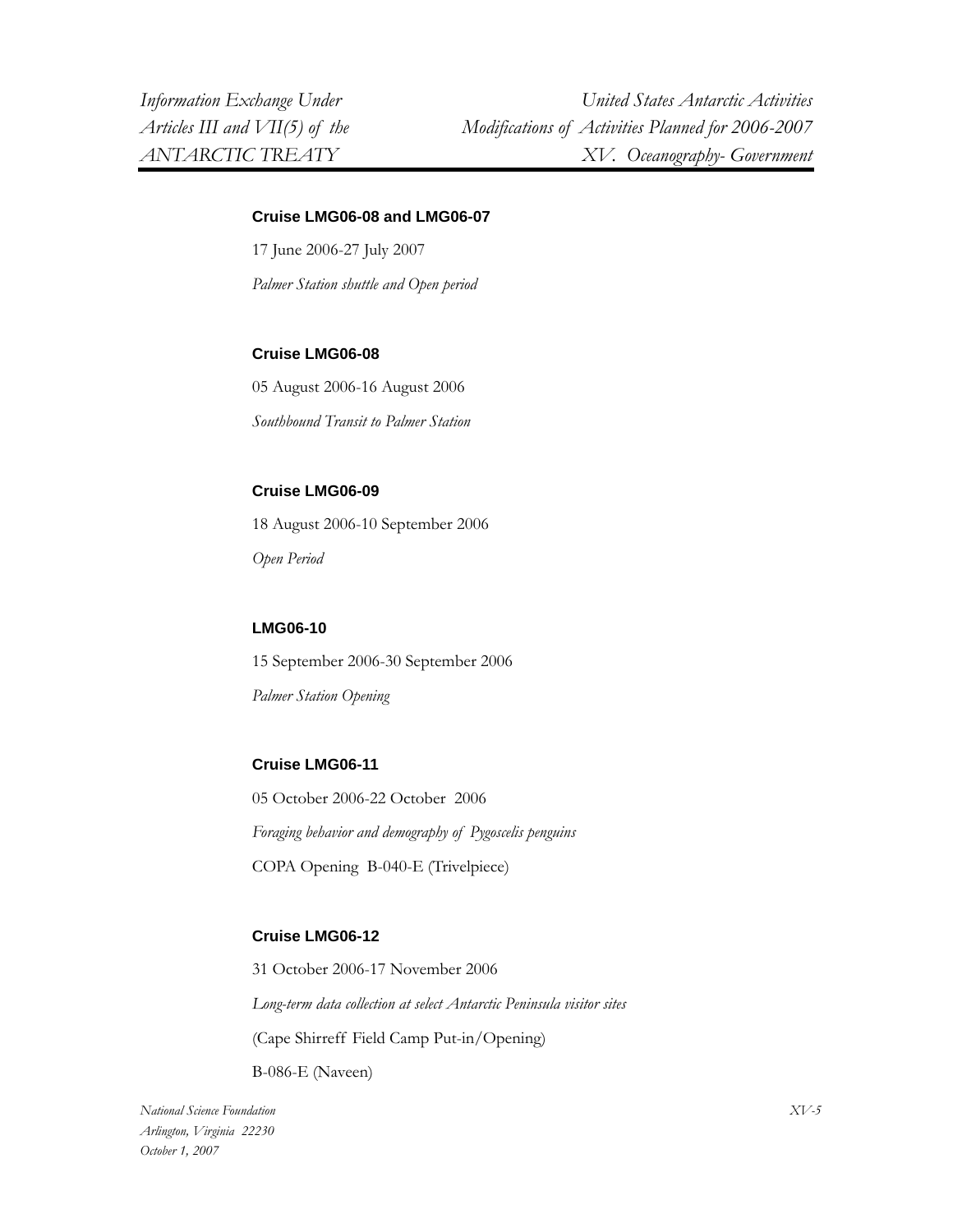O-214-L (Sweeney)

#### **Cruise LMG06-13**

21 November 2006-12 December 2006

*NSF Operations* 

## **Cruise LMG06-14**

16 December 2006-30 December 2006

*Palmer Shuttle* 

## **Cruise LMG07-01**

04 January 2007-12 February 2007

*Long Term Environmental Research (LTER), Physiological and Molecular Mechanisms of Stress Tolerance in a Polar Insect* 

B-013-L/P (Fraser) B-016-L/P (Vernet) B-028-L/P (Ross-Quetin, Quetin) B-032-L/P (R.Smith) B-045-L/P (Ducklow) B-050-L (Smith, K.)

## **Cruise LMG07-02 and LMG07-03**

08 March 2007-04 April 2007 *Palmer Shuttle and Palmer Turnover* 

B-256-P (Lee)

*National Science Foundation Arlington, Virginia 22230 October 1, 2007*